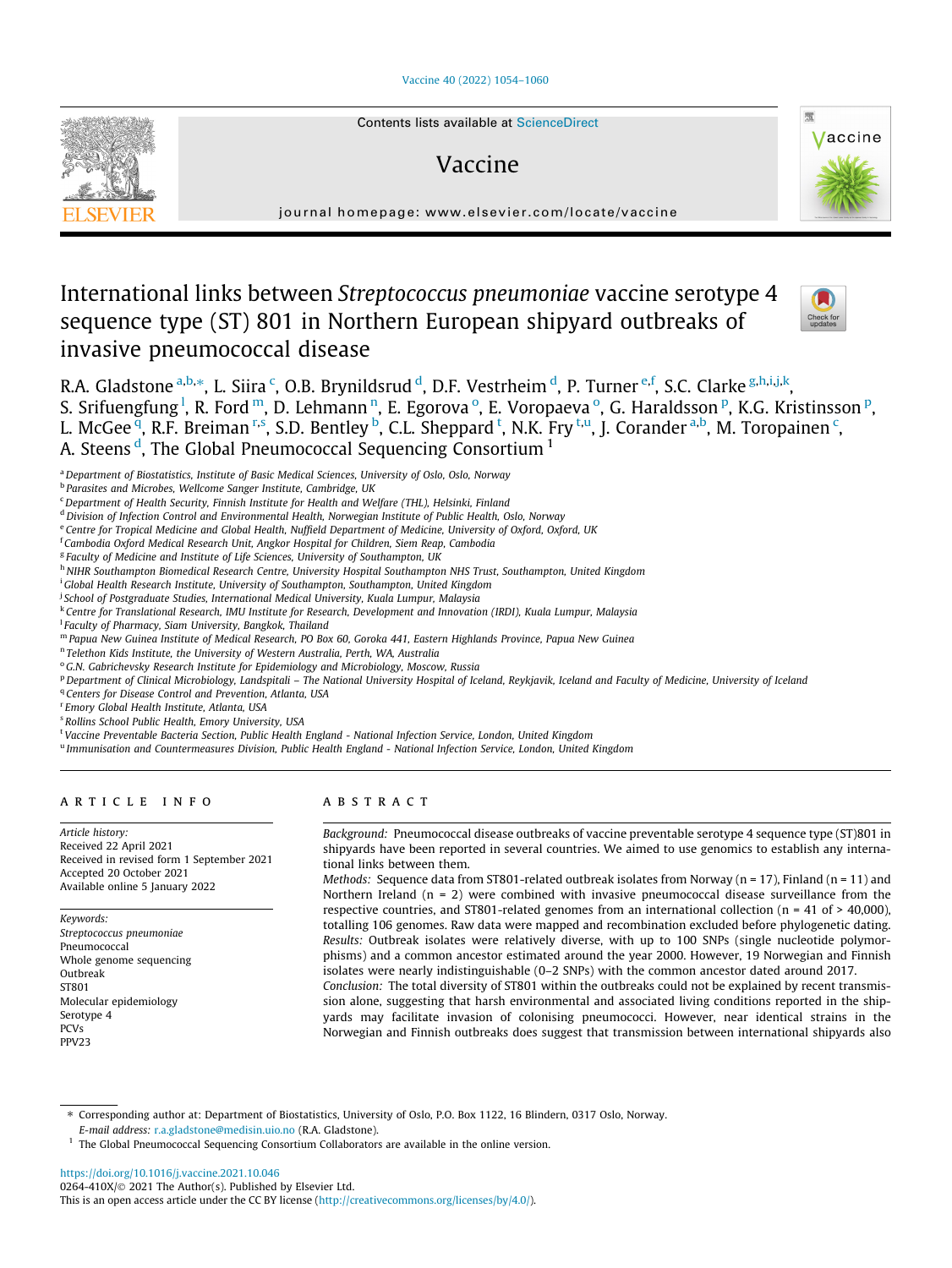contributed to those outbreaks. This indicates the need for improved preventative measures in this working population including pneumococcal vaccination.

 2021 The Author(s). Published by Elsevier Ltd. This is an open access article under the CC BY license [\(http://creativecommons.org/licenses/by/4.0/](http://creativecommons.org/licenses/by/4.0/)).

# 1. Introduction

Outbreaks of invasive pneumococcal disease (IPD) in shipyard workers have been observed in multiple European countries in recent years; Northern Ireland (2015), Norway (2019), Finland (2019) and France (2020)  $[1-4]$ . These European outbreaks all involved serotype 4 though other serotypes were also reported  $(3, 8, 9$  N and 12F)  $[1-4]$ . Serotype 4 is included in both the pneumococcal polysaccharide vaccine (PPV23) that is often recommended for older adults and pneumococcal conjugate vaccines (PCVs) routinely administered in the national childhood immunisation programs in most European nations, including the abovementioned countries. PCV herd effects were quickly reported to have reduced the incidence of IPD of serotype 4 in the adult population [\[5,6\].](#page-5-0) Only four years after PCV7 introduction in England and Wales the incidence rate ratio of serotype 4 was 0.26 for the age group 5–65 years [\[5\]](#page-5-0). As such, serotype 4 is not a major cause of IPD in the adult working-age group (Table 1). Multi-locus sequence type (MLST) for IPD surveillance data were available for Northern Ireland, Norway and Finland; sequence types ST801 and ST205 were implicated in serotype 4 IPD in all three locations. For the Northern Irish, Norwegian and Finnish outbreaks, ST801 expressing serotype 4 was common to all and represented the majority of outbreak isolates. This ST was first reported in pubMLST.org in 2001, isolated in the Czech Republic, and was only observed twice (Russia, 2011) in a published international pneumococcal dataset of 13,454 genomes [\[7\].](#page-5-0)

The majority of the shipyard workers from the outbreaks were reported to be directly involved in metal welding or worked in interior outfitting, however the cases represented a number of different professions beyond welders. Welders have been documented to be at increased risk of pneumonia and IPD, which may be a consequence of inhalation of metal fumes, further compounded by smoking  $[8-14]$ . Public Health England (PHE) recommends that welders be vaccinated with a single dose of PPV23, whilst the Norwegian Institute of Public Health (NIPH) recommends the individual assessment of the need to vaccinate welders specifically [\[15\]](#page-6-0). In Finland, general legislation requires employers to offer vaccinations to protect their employees from occupational infectious diseases hazards. Shipyard workers are a large international community of workers; an outbreak in France in 2020 reported 5,823 people of 102 different nationalities involved in a single shipyard project  $[4]$ . Workers are usually housed in densely populated, temporary accommodation arrangements such as barracks and ships, including the renovation projects themselves [\[4\],](#page-5-0) which can facilitate transmission. In addition, workers move internationally between shipyards where their skills are required which could seed further outbreaks in other shipyards. Combined, these factors warrant an international approach to investigation, management of outbreaks in this community and preventative vaccination of the workforce [\[16\].](#page-6-0)

#### Table 1

2018 IPD incidence per 100,000 in the working adult population.

| Country | Serotype 4 | All serotypes | Age group |
|---------|------------|---------------|-----------|
| Finland | 0.48       | 10.3          | $20 - 64$ |
| Norway  | 0.23       | 6.53          | $20 - 64$ |
| England | 0.07       | 7.18          | $20 - 64$ |

Whole genome sequencing offers enhanced resolution beyond ST for determining if isolates are closely related and can help resolve whether the IPD outbreaks were a result of I) recent transmission of a potentially more virulent strain, or II) represent independent causes of IPD from a more genetically diverse group of pneumococci circulating in the population with increased risk for developing severe disease. It is possible to further estimate when isolates may have shared a common ancestor and identify the regions of the world with which a genotype may be associated. As serotype 4 ST801 was confirmed to be involved in at least three separate outbreaks in European shipyards, we sought to examine the genomic relationships between these outbreak strains and, by including additional international isolates of ST801 and related sequence types, to provide a phylogeographical and temporal context for the outbreaks.

## 2. Methods

## 2.1. Outbreak case definitions

The NIPH defined the Norwegian outbreak cases as: individuals with date of symptom-onset from January 2019, having resided in Møre and Romsdal county and either, being confirmed with serotype 4 IPD (confirmed cases), or working at the specific shipyard AND having clinical symptoms compatible with lower respiratory tract infection or IPD but without microbiological confirmation, OR having serotype 4 Streptococcus pneumoniae isolated from non-sterile material (e.g. nasopharynx swab) (probable cases). Six confirmed and ten probable cases were directly linked to the primary shipyard, the connection was uncertain for the remaining four confirmed cases, of which two could be generically linked to the shipyard industry in the area  $[2]$ . No other cases/serotypes were observed in IPD surveillance in the area.

The Public Health Agency, Health Protection Service, Northern Ireland (PHA-NI) defined outbreak cases as: individuals who worked at the Belfast shipyard after 11th January 2015 AND for a confirmed case: a clinical diagnosis of IPD or pneumococcal pneumonia AND at least one of the following: S. pneumoniae isolated from a normally sterile site, pneumococcal DNA or antigen detected in fluid from a normally sterile site or pneumococcal antigen detected in urine. For a probable case: a clinical presentation compatible with IPD (conditions such as meningitis or empyema) or pneumonia (supported by radiographic imaging) where serious pneumococcal disease based on available clinical, microbiological and epidemiological evidence is the most likely diagnosis, in the absence of laboratory confirmation [\[3\].](#page-5-0) The outbreak was declared over in July 2015. Four confirmed cases and five probable cases were identified; of the confirmed cases, two were determined to be serotype 4 ST801, one serotype 4 ST205 and one serotype 3 isolate [\[3\].](#page-5-0)

The Finnish Institute for Health and Welfare (THL) defined outbreak cases as individuals who had worked at the shipyard after 1st February 2019 and presented with a clinical diagnosis consistent with IPD or pneumococcal pneumonia and (for a confirmed case) had S. pneumoniae isolated from blood or cerebrospinal fluid or pneumococcal antigen detected in urine. If there was no laboratory confirmation, the case was defined as probable  $[1]$ . The outbreak was declared over in November 2019. Altogether 31 confirmed cases and six probable cases were identified. Twenty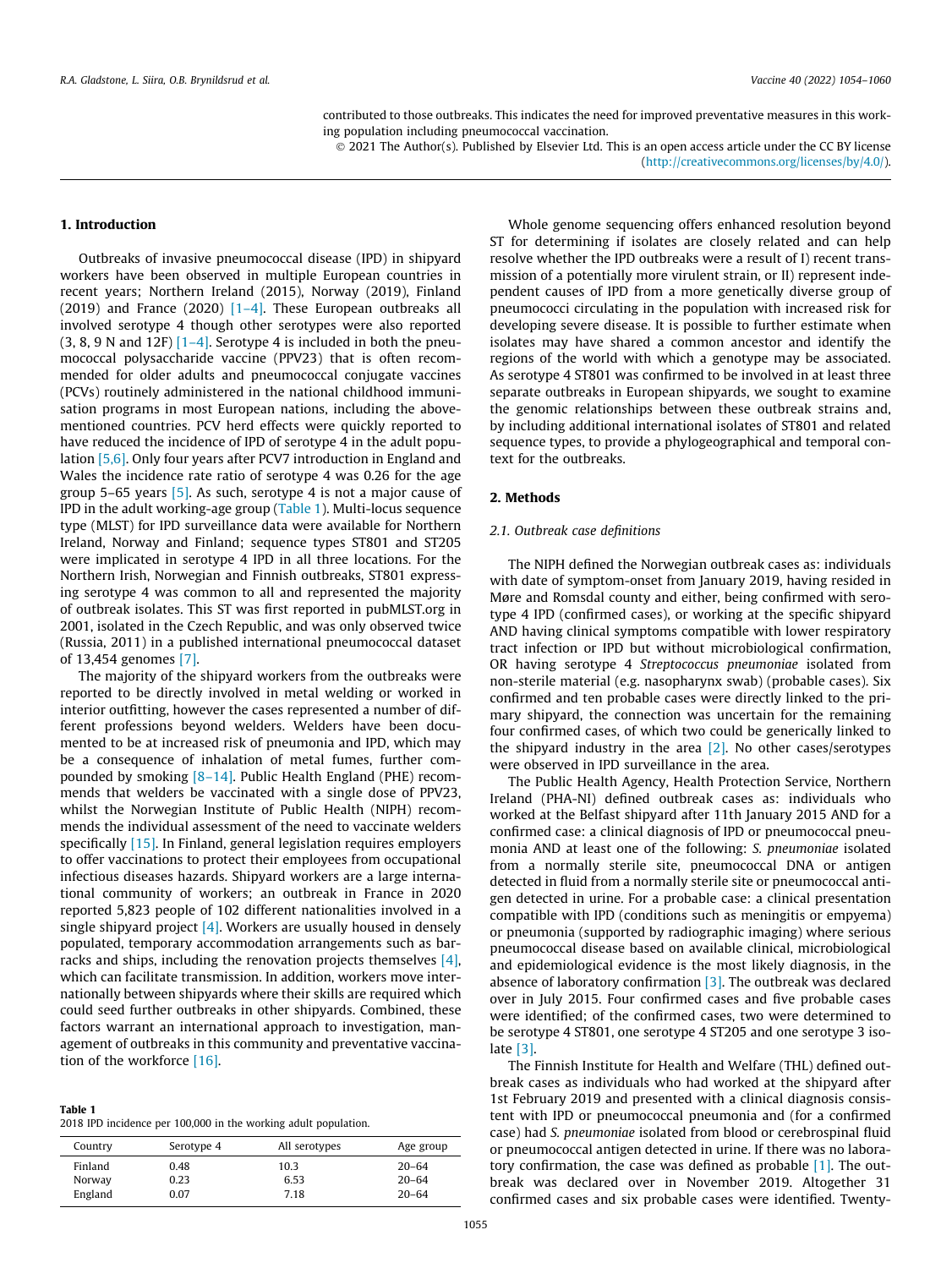five cases were serotyped of which 11 were serotype 4, 13 serotype 12F and one serotype 8 [\[1\]](#page-5-0).

# 2.2. Data selection

This analysis was restricted to isolates related to ST801 which was common to the three IPD outbreaks in shipyard workers in Norway, Finland and Northern Ireland. It was previously reported that ST801 was a member of the Global Pneumococcal Sequencing Cluster (GPSC)162 [\[7\]](#page-5-0). We therefore screened over 40,000 international pneumococcal genomes for isolates belonging to GPSC162. These international genomes had been sequenced on Illumina HiSeq and X10 platforms at the Wellcome Sanger Institute and had been assigned to a GPSC using PopPUNK and represented multiple carriage and/or disease collections sampled in Europe, Africa, Asia, Oceania and the Americas [\[17\]](#page-6-0). A list of STs that the relevant GPSC162 isolates represented was collated. Subsequently, the outbreak countries screened their available IPD genomes for all known STs within GPSC162 in addition to single locus variants of ST801 listed in pubMLST (accessed February 2020), n = 21. IPD isolates from surveillance are routinely sequenced at all three public health institutes, although the Norwegian data for 2018–2019 are incomplete.

## 2.3. Bioinformatics

Assembly and annotation was performed using Shovill and Prokka as part of the Nullabor package [\[18,19\].](#page-6-0) GPSC and ST were assigned and serotype was inferred using Pathogenwatch [\[20\].](#page-6-0) As incomplete antimicrobial susceptibility testing data were available for the combined datasets and to provide a single standardised method, antimicrobial resistance was inferred using Pathogenwatch [\[20\].](#page-6-0)

A published Global Pneumococcal Sequencing project (GPS) assembly of ST801 was selected as a draft reference (GCA\_90129732) [\[21\].](#page-6-0) Contigs of < 500 bp were removed (7/50) and reordered against a completed reference genome (ATCC700669) using ABACAS v1.3.1 and concatenated into a final length of 2,051,095 bp [\[22\]](#page-6-0). The included GPSC162 genomes were mapped against the reference using Snippy v4.6.0 and the resultant alignment input into Gubbins v2.4.0 to identify recombination and produce a RAxML v8.2.8 recombination free phylogeny [\[19,23,24\].](#page-6-0) PairSNP v0.2.0 was used to calculate pairwise SNPs distances between the included genomes from the SNP sites Gubbins align-ment [\[25\].](#page-6-0) The pangenome was defined using Panaroo v1.0.2 [\[26\]](#page-6-0). Data were visualized in Microreact and Phandango [\[27,28\].](#page-6-0) Fastq data used in this study are deposited in the European Nucleotide Archive (ENA) and accessions are included in the supplement.

A phylogenetic temporal analysis was performed to estimate the dates of common ancestors within the GPSC162 tree. Gubbins output was supplied to the BactDating R package v1.0 in three replicates and one with randomised tip dates. These ran through the Markov Chains Monte Carlo algorithm using 100,000,000 generations sampled every 100,000 states with a 10,000,000 burn-in using the mixed gamma model [\[29\].](#page-6-0) The three replicate MCMC chains were deemed to have converged with Gelman diagnostic of approximately 1 for mu, sigma and alpha using the coda R pack-age [\[30\].](#page-6-0) We assessed whether the effective sample size (ESS) on the first replicate model was>200 using the effectiveSize function of the coda R package  $[30]$ . The randomised dates model did not converge.

The presence and absence of virulence genes was determined as part of the Nullabor package using the virulence factor database (VFDB) [\[19,31\]](#page-6-0). PANINI was used to visualise clustering of the accessory gene content [\[32\].](#page-6-0) Scoary with no pairwise comparisons

was used to determine which genes were associated with CC801 compared to CC4127 [\[33\]](#page-6-0).

## 2.4. Consent statement

All information regarding the isolates used in this study was anonymised before analysis. Appropriate approvals for the use of isolates were obtained from each institution contributing unpublished genomes. No tissue material or other biological material was obtained from humans.

# 3. Results

#### 3.1. Available data

Illumina sequence data was available from NIPH for the 17 Norwegian outbreak isolates belonging to clonal complex (CC)801 isolated in January-April 2019 [\[2\]](#page-5-0) and a further five CC801 isolates from routine IPD surveillance between 2005 and 2018. Illumina sequence data were available from PHE for the two ST801 Northern Ireland outbreak strains identified between April-June 2015 [\[3\]](#page-5-0) and a further 16 CC801 from surveillance in England between 2015 and 2019. Illumina sequence data were obtained from THL for the 11 CC801 Finnish outbreak isolates identified between May-November 2019 [\[1\]](#page-5-0) and a further 14 CC801 isolates from surveillance between 2018 and 2019.

Screening of the international dataset of over 40,000 pneumococcal genomes for GPSC162 identified 41 relevant genomes: 14 had previously been published as part of the GPS project [\[7\],](#page-5-0) a further 24 had since been sequenced as part of ongoing GPS work (unpublished), two isolates were identified in the Mae La carriage study [\[34\]](#page-6-0) and one was identified in an IPD study in Iceland (unpublished). Together, a total of 106 genomes were available for the analysis; their complete metadata are included in the supplementary tables.

# 3.2. Geographical and temporal distribution of GPSC162

The 106 genomes were isolated in 12 different countries representing Europe, Asia, Oceania and Africa. The genomes fell into two major clades representing CC4127 ( $n = 33$ ) and CC801 ( $n = 73$ ) all of which were inferred to be serotype 4. CC4127 isolates were almost all (32/33) isolated in South East Asia and Oceania and included a few carriage isolates (6/33) while almost all CC801 isolates were isolated in countries in and around northern Europe and only from IPD. These two major clades were estimated to have diverged around the year 1759 [1560–1885] by our phylogenetic dating. An interactive view of the GPSC162 phylogeny with overlaid metadata is available in Microreact [https://microreact.org/pro](https://microreact.org/project/gpsGPSC162)[ject/gpsGPSC162.](https://microreact.org/project/gpsGPSC162)

Despite screening available IPD surveillance genomes in Norway, Finland and Northern Ireland for all known STs within GPSC162, all belonged to the CC801 clade. ST801 isolates from Iceland  $(n = 1)$  Poland  $(n = 1)$  and Russia  $(n = 3)$  were also identified from the international collection. Only three related isolates of ST1222 from South Africa, found near the root of the CC801 clade, represented a different geographical region for CC801 ([Fig. 1A](#page-3-0)). The whole of CC801 was predicted from the genomic data to be pansusceptible to clinically relevant classes of antibiotics, this matched the phenotypic profiles that were available (full details in Supplementary metadata and visualised in Microreact [https://](https://microreact.org/project/gpsGPSC162/9ba9b178) [microreact.org/project/gpsGPSC162/9ba9b178](https://microreact.org/project/gpsGPSC162/9ba9b178)). For the 56/106 samples for which penicillin susceptibility data was available, all were sensitive. A single known pneumococcal resistance determinant was detected in one isolate from Russia, the tet gene confer-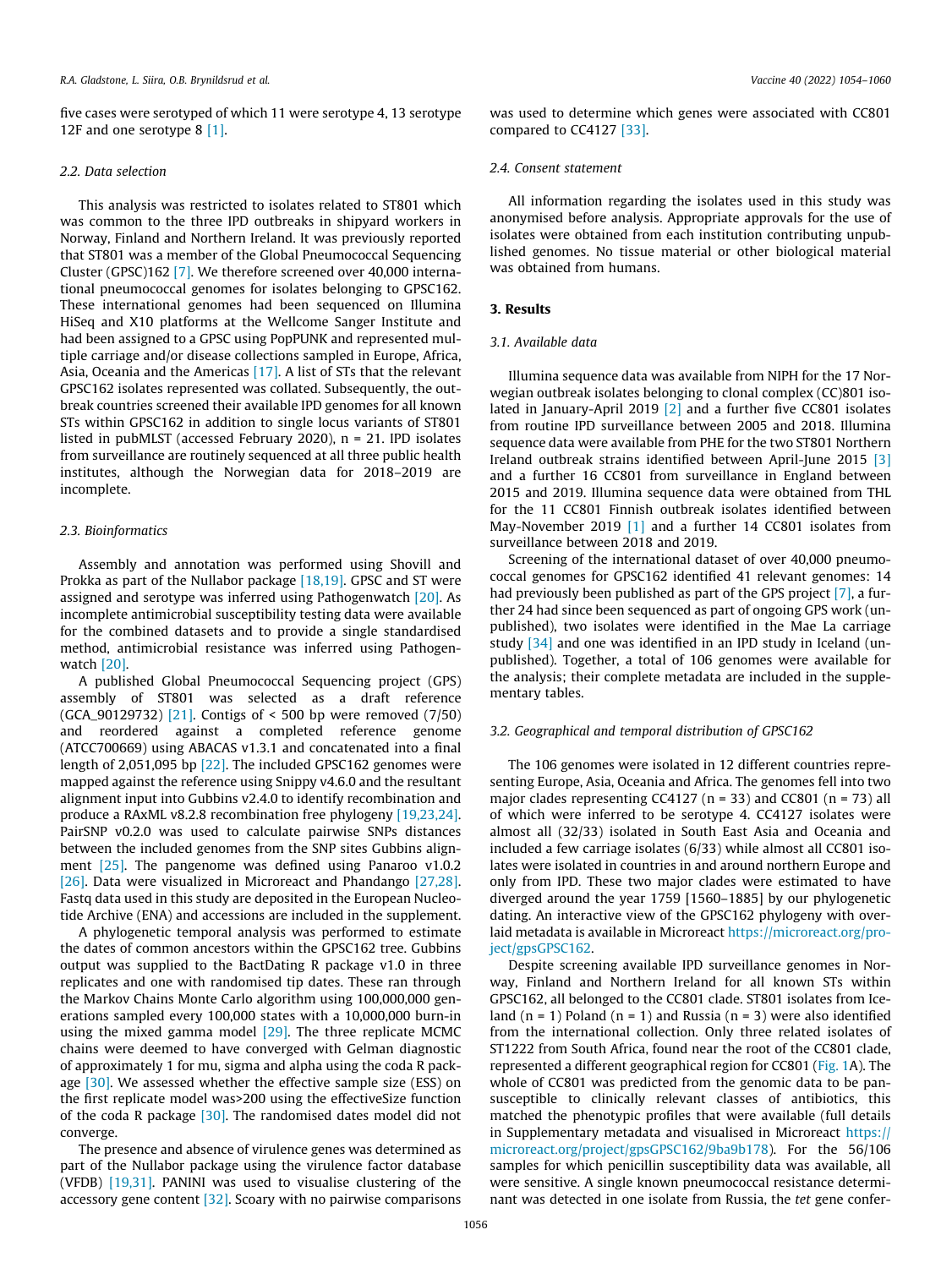<span id="page-3-0"></span>

Fig. 1. Phylogeny of CC801 and outbreak clade, Fig. 1A) Phylogeny of CC801 n = 73, SNP scale. Green triangle denotes subtree that is expanded in Fig. 1B) Subtree of closely related isolates n = 25, SNP scale. Most recent common ancestor (MRCA) of the cluster containing n = 19 near indistinguishable Norwegian and Finnish isolates (Dark orange triangle). Available in Microreact views <https://microreact.org/project/gpsGPSC162/dce8ac7c> and <https://microreact.org/project/gpsGPSC162/fdf71de9>.

ring tetracycline resistance. Overall, within CC801, the ST801 isolates ( $n = 61/73$ ) represented a diverse group with a max SNP distance of 123. The outbreak isolates were almost exclusively ST801 with 2/30 being the single locus variant ST15063 observed in the Norwegian outbreak. The maximum pairwise SNP distance for the 30 outbreak isolates from the three countries was 100 (Supplementary). In the phylogenetic temporal analysis we estimated that the ST801 isolates within CC801 had shared a common ancestor in 1994 [1980–2002], whilst the common ancestor of all the outbreak isolates was in 2000 [1992–2005].

## 3.3. Norwegian isolates

The maximum SNP distance for the Norwegian outbreak isolates was 96. Of the 17 Norwegian outbreak strains, 13 isolates were virtually indistinguishable, all ST801 with pairwise SNP distances of 0–1 and no recombination detected. Two of the remaining 4 outbreak isolates were also ST801 but phylogenetically distinct with minimum pairwise SNP distances from the main cluster of Norwegian outbreak isolates of 10 and 70 SNPs. The final two Norwegian outbreak isolates were ST15063, with no detected recombination between them and a pairwise SNP distance of 1 from each other with a minimum. The minimum SNP distance between these ST15063 isolates and any other Norwegian outbreak isolate was 69 and there was additional evidence of recombination. Two isolates of ST15063 were observed in PHE IPD surveillance but differed by at least 17 SNPs from the Norwegian ST15063 isolates. Note that the two ST15063 isolates and the two ST801 isolates that did not belong to the cluster of 13 were isolated during the first two months of the outbreak. The five Norwegian isolates from surveillance ( $ST801 = 4$ ,  $ST3758 = 1$  - the latter from 2007) did not immediately cluster with any Norwegian outbreak isolate; the minimum SNP distance between a surveillance and outbreak strain was 43 SNPs.

## 3.4. Northern Ireland outbreak strains

The two ST801 2015 outbreak isolates from Northern Ireland were indistinguishable by SNPs or recombination. The closest isolate to these outbreak strains was a single Norwegian outbreak isolate from 2019 with a pairwise SNP distance of 7 whereas the closest PHE isolate from routine WGS surveillance in England was isolated in 2018 and had a 48 pairwise SNP distance.

# 3.5. Finnish outbreak isolates

The maximum SNP distance for the 11 Finnish outbreak isolates was 89, these were found in five distinct groupings when using a pairwise SNP threshold of 15. In three of these five groupings Finnish surveillance isolates were also found, and three Finnish surveillance isolates (one singleton and one pair) had a SNP distance of only one to a Finnish outbreak isolate.

# 3.6. Shared outbreak cluster

Six Finnish isolates (two from the outbreak and four from surveillance) were closely related to the cluster of 13 Norwegian outbreak isolates (0–2 SNPs). Outbreak isolates from Northern Ireland were not part of this cluster. Three of the four from Finnish surveillance were diagnosed in the same hospital district as the shipyard and in the same time period as the outbreak (summerautumn 2018) though no link to the shipyard was identified. There was also no evidence of recombination differences between these isolates and limited differences in accessory gene content, where hypothetical genes and transposases accounted for the vast majority of missing genes in the Finnish isolates compared to the Norwegian isolates. The 19 closely related isolates from Norway and Finland were estimated to share a common ancestor in 2017 [2016–2018] from the phylogenetic temporal analysis (Fig. 1B).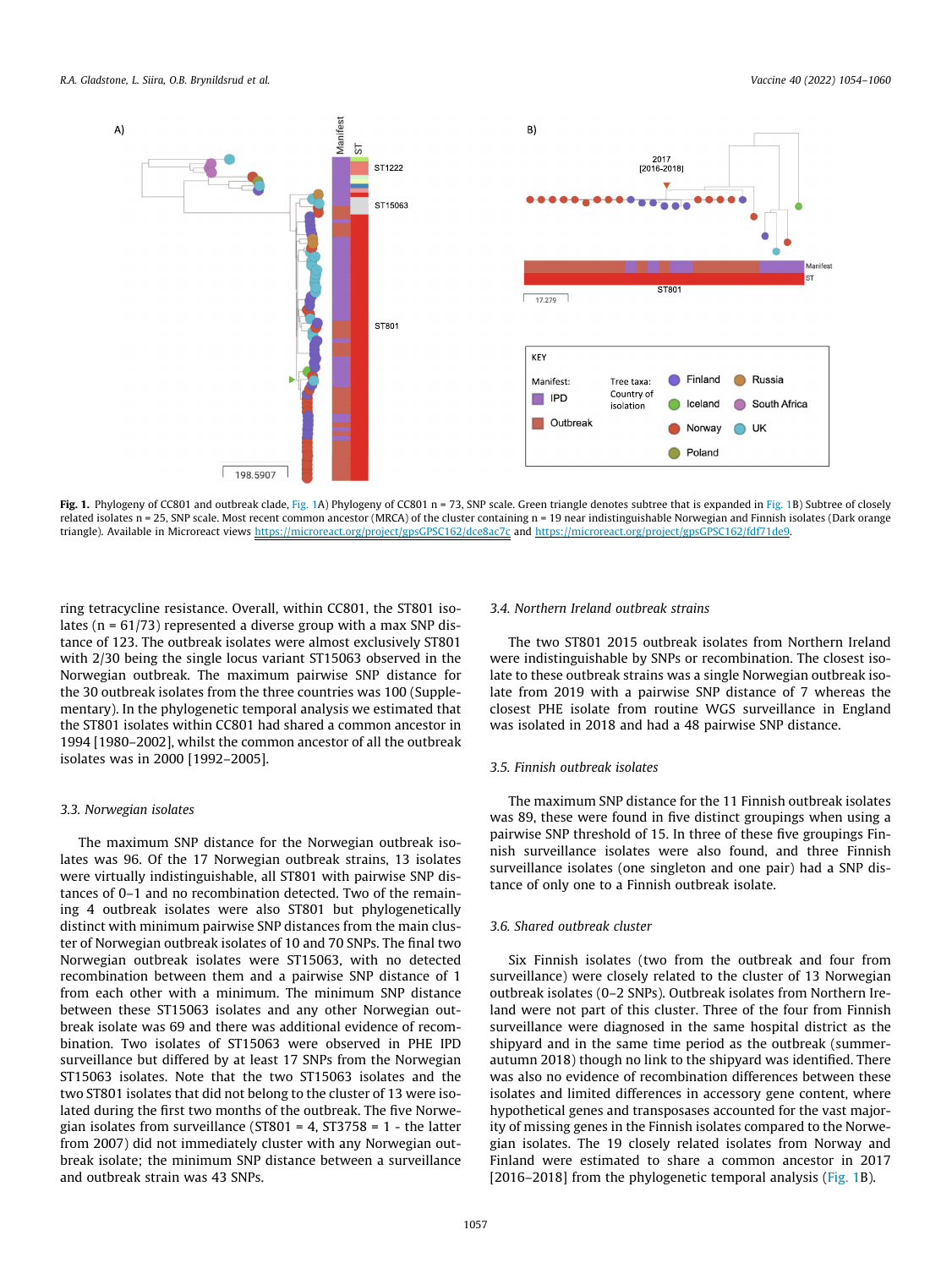#### 3.7. Pangenome analysis

The core genome of GPSC162 consisted of 1661 genes (present in >=99%). The gene content of GPSC162 fell in to two major clusters representing CC4217 and CC801. Of the 875 accessory genes 99 were significantly associated with CC801, 66 of which were hypothetic proteins. A further 231 genes were negatively associated with CC801. Thirty-three different virulence factors were detected in the collection with 20–31 per isolate (mode 24). The virulence gene presence absence tables is included in the supplementary and also presented interactively in Microreact [https://mi](https://microreact.org/project/gpsGPSC162/e3d869c2)[croreact.org/project/gpsGPSC162/e3d869c2](https://microreact.org/project/gpsGPSC162/e3d869c2) along with the accessory gene clustering. The allele percentage identity of ply to the VFDB differentiated CC4127 (99.58%) and CC801 (100%). All of CC4127 and one isolate, basal in the CC801 phylogeny, shared a lytC allele with 100% identity to the allele in the VFDB. The remaining CC801 isolates had a lytC allele with 99.93% identity with the allele in the VFDB. Seventeen of the thirty outbreak isolates analysed had a reduced percentage identity of 83.33% to the pce allele in the VFDB. This allele was shared by 22 of 25 closely related isolates in a subcluster that contained the shared outbreak cluster.

# 4. Discussion

The lineage in which the outbreak strain ST801 was found, GPSC162, was rare in a large international dataset of > 40,000 pneumococcal genomes, collated from various carriage and disease collections sampled across the globe, with only 41 isolates identified. Most of these international GPSC162 isolates were from South East Asia and Oceania and belonged to the CC4127 clade rather than the ''Northern European" CC801 in which only 8 of the 41 international isolates fell. The international collection does not represent a balanced sampling of different geographical areas. In spite of its sampling biases it does have considerable sampling (>1000 IPD isolates) from all continents sufficient to declare that CC801 is a rare clone globally, and determine that the few isolates were almost exclusively found in and around the European region. In a recent report on the STs of serotype 4 IPD in adults in the United States, ST801 was not observed, suggesting it does not circulate generally in developed nations [\[35\].](#page-6-0)

The ST801 isolates represented a diverse group of isolates with a max SNP distance of 123 and the common ancestor was estimated to exist around 1994. The isolates associated with the Norwegian and Finnish outbreak had maximum SNP distances of 96 and 89, respectively, implying that the diversity in these outbreaks and total ST801 diversity is largely overlapping. This level of genetic diversity cannot be explained solely by recent transmission during the outbreak time periods, as they were estimated to share a common ancestor around the year 2000. However, the close phylogenetic relationship of 13/17 Norwegian outbreak isolates with 0–1 SNPs, and a separate pair of identical isolates in the outbreak in Northern Ireland were consistent with a point source outbreak resulting from transmission of a particular strain of ST801 amongst workers. The mutation rate for pneumococci has previously been reported in the region of 1–1.5 SNPs per genome (2 megabase) per year [\[36\]](#page-6-0). The overlap between outbreak isolates from Norway and two Finnish outbreak isolates may be explained by international transmission between shipyards via the internationally mobile workforce. The observation of a further 4 closely related IPD cases in Finland could suggest either that these were outbreak cases that were not initially identified as linked to the outbreak, as there was limited ability to identify friends and family members, or transmission in the wider community.

These outbreaks are vaccine preventable however occupational vaccination policies vary between countries, as may implementation and uptake; the majority of the workers in the respective outbreaks were from countries other than Norway (80%, 16/20) or Finland (59%, 22/37), making it difficult to determine if the entire workforce is adequately vaccinated, again indicating a need for an international effort in the prevention of these outbreaks.

We present evidence firstly of transmission of closely related ST801 isolates within an outbreak and potentially between international shipyards, and secondly multiple genetically distinct instances of ST801 causing disease in the outbreaks. The later scenario suggests working conditions are such that there are multiple opportunities for independent IPD cases to arise, supported by the observation of serotype 4 ST205 and other serotypes in the initial reports [\[1,3\],](#page-5-0) and that ST801 must be circulating in the workforce or wider community. Those independent colonisation events and direct disease transmission events can be facilitated by crowded living conditions.

The shipyard working population has been shown previously to be at increased risk for severe pneumococcal disease [\[8–14\]](#page-5-0). In addition, serotype 4 is known to be invasive and involved in outbreaks; it was reported to account for 10% (3/29) of outbreaks published between 2000 and 2017 in a systematic review of pneumococcal outbreaks [\[37\].](#page-6-0) Furthermore, serotype 4 IPD in adults has previously been reported to be positively associated with smoking [\[38\]](#page-6-0) and in the Finnish outbreak, the majority of cases were smokers, mostly without underlying conditions [\[1\].](#page-5-0) Underlying medical conditions were not common in the Norwegian outbreak, several were smokers and as such smoking was no longer permitted in the shipyard. Serotype 4 has been implicated in recent reports on people experiencing homelessness in the USA with parallels to our finding evidence of both transmission and considerable diversity in clusters of cases [\[35,39\].](#page-6-0) This highlights the propensity of serotype 4 to be associated with outbreaks in at risk adults regardless of clone type, their data suggests an adult reservoir for serotype 4 though the US dataset and the dataset used here suggest carriage is rarely detected. This may be due to short carriage duration which in turn could explain low antimicrobial resistance levels which are typical of serotype 4. Insufficient data exists to determine if ST801 is more invasive than other clones expressing serotype 4 as has been shown for other ST-serotype combinations [\[7\].](#page-5-0) A recent study on another European pneumococcal shipyard outbreak also concluded that progression from carriage to invasive disease was facilitated by the conditions associated with shipyards [\[40\].](#page-6-0)

This study also emphasises the value of the large open database of international genome sequences for determining genomic relationships between the strains and the phylogeographical and temporal context for outbreaks. We initially hypothesised that a strain of ST801 shared between multiple shipyard outbreaks could represent adaptation to this niche. Whilst outbreak strain diversity was similar to ST801 overall it does not rule out that ST801 has an advantage when airways are exposed to harsh conditions. Though we stress that serotype 4 maybe the more defining feature of outbreaks in at risk adults we determined the virulence factors and defining gene content associated with CC801, and highlighted differences in gene context to CC4127. Genomic collections can provide an opportunity to identify whether there have been any specific adaptations which could play a role in the outbreaks. However, further data including sampling of carriage during outbreaks and of the general at risk population (shipyard workers, adults), which is sparse, would be informative to allow for robust sampling and well-designed analyses to capture any causative genetic variation.

The results of this study stress the need for better implementation of preventive measures more broadly in this susceptible work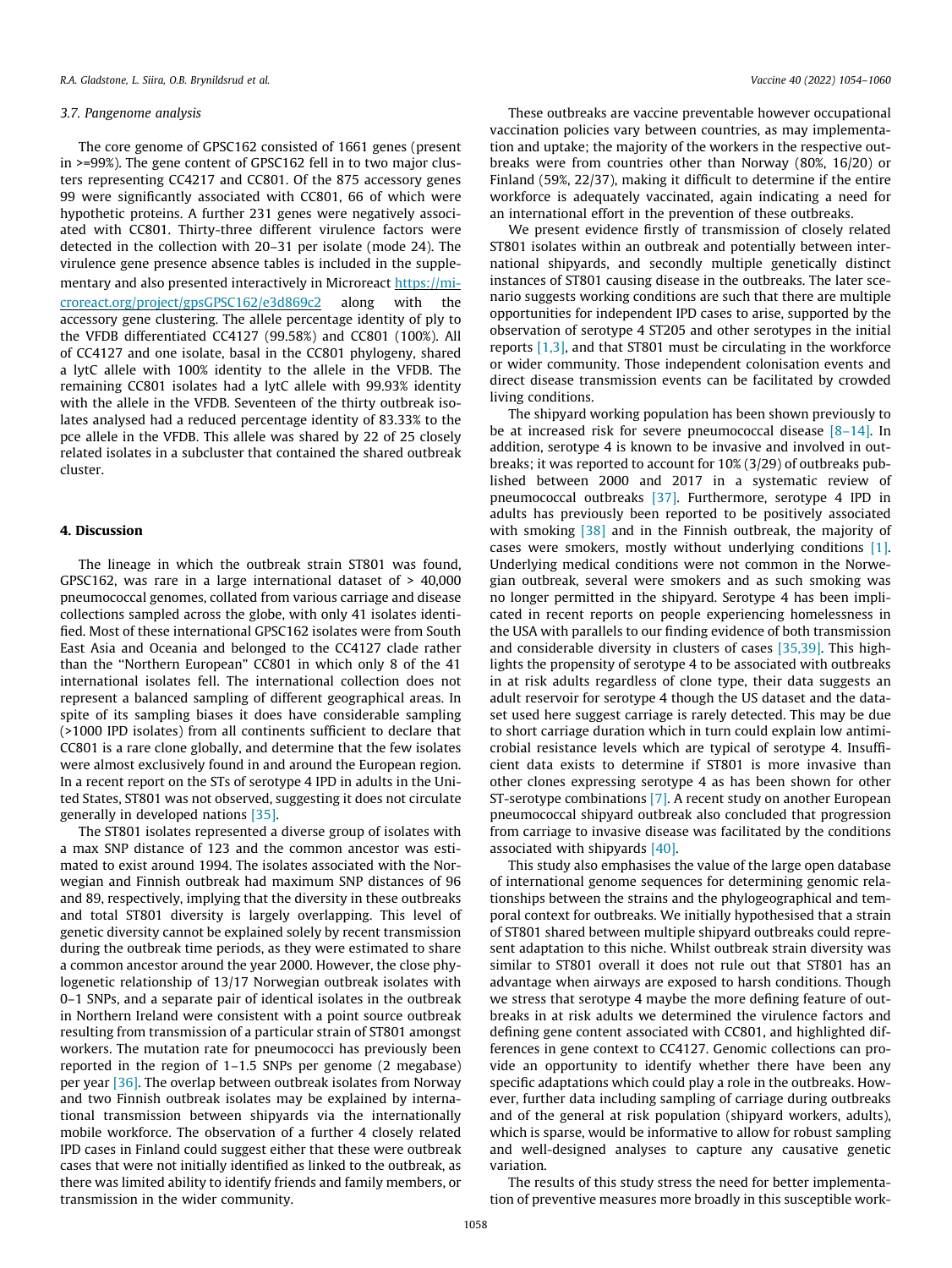<span id="page-5-0"></span>ing population, as cases were not limited to welders, including pneumococcal vaccination, more stringent and possibly wider use of personal protective equipment during work in confined areas where welding takes place, improved living conditions, promotion of hygiene measures, and stressing the compounding dangers of smoking.

## CRediT authorship contribution statement

R.A. Gladstone: Methodology, Data curation, Investigation, Formal analysis, Visualization, Writing – original draft. L. Siira: Data curation, Resources, Writing – review & editing. O.B. Brynildsrud: Investigation, Data curation, Writing – review & editing. D.F. Vestrheim: Writing - review & editing. P. Turner: Resources, Writing – review & editing. S.C. Clarke: Resources, Writing – review & editing. S. Srifuengfung: Resources. R. Ford: Resources. D. Lehmann: Resources. E. Egorova: Resources. E. Voropaeva: Resources. G. Haraldsson: Resources, Writing - review & editing. K.G. Kristinsson: Resources, Writing - review & editing. L. McGee: Writing review & editing. R.F. Breiman: Writing – review & editing. S.D. Bentley: Writing – review & editing. C.L. Sheppard: Resources, Writing – review & editing. N.K. Fry: Writing – review & editing. J. Corander: Writing – review & editing. M. Toropainen: Resources, Writing – review & editing. A. Steens: Conceptualization, Writing – review & editing, Project administration.

## Declaration of Competing Interest

The authors declare the following financial interests/personal relationships which may be considered as potential competing interests: [R.A.G received a PhD stipend from Pfizer 2009–2011. L. S is a co-investigator in an unrelated study, for which THL has received research funding from GlaxoSmithKline Vaccines. S.C.C: acts as principal investigator on studies conducted on behalf of University Hospital Southampton NHS Foundation Trust/University of Southampton that are sponsored by vaccine manufacturers but receives no personal payments from them. S.C.C. has participated in advisory boards for vaccine manufacturers but receives no personal payments for this work. S.C.C. has received financial assistance from vaccine manufacturers to attend conferences. All grants and honoraria are paid into accounts within the respective NHS Trusts or Universities, or to independent charities. N.K.F, C.L.S The Immunisation and Countermeasures Division, Public Health England - National Infection Service, London, UK provides vaccine manufacturers with post-marketing surveillance reports, which the Marketing Authorization Holders are required to submit to the UK Licensing authority in compliance with their Risk Management Strategy. A cost recovery charge is made for these reports. N.K.F and C.S. conduct contract research funded by vaccine manufacturers (including GlaxoSmithKline and Pfizer) on behalf of Public Health England. No personal remuneration is received. M.T reports grants from GlaxoSmithKline and Pfizer to the Finnish Institute for Health and Welfare for unrelated research projects in which she is a co-investigator. All remaining authors report no conflicts of interest.].

## Acknowledgements

We would like to acknowledge the Global Pneumococcal Sequencing project (GPS) and other pneumococcal sequencing projects performed at the Wellcome Sanger Institute whose genomes were screened to identify isolates that could provide context for this analysis, and the Wellcome Sanger Institute Pathogen Informatics Team. The GPS data was supported by the Wellcome Trust, grant number 206194/Z/17/Z, and by the Bill and Melinda Gates Foundation, Investment ID INV-003570. Furthermore, we acknowledge

Lene Kolstad, Martha Bjørnstad and Nadia Debech of the Norwegian Institute of Public Health for the analysis of the Norwegian isolates, Brita A Winje for the Norwegian IPD surveillance data and the rest of the outbreak team for their work during the outbreak.

We would like to acknowledge Anni Vainio, Milla Hietikko, Elina Yamazaki and Riitta Pulkkinen for laboratory and sequencing work of the Finnish isolates and the outbreak investigation team for their work to control the outbreak.

The findings and conclusions in this manuscript are those of the authors and do not necessarily represent the official position of the Centers for Disease Control and Prevention.

### Funding statement

Sequencing of outbreak and contemporary IPD surveillance isolates were funded internally in the respective public health institutes. The Global Pneumococcal Sequencing project was funded by Wellcome Trust, grant number 206194/Z/17/Z, and by the Bill and Melinda Gates Foundation, Investment ID INV-003570. J.C. was funded by the European Research Council grant no. 742158. PT is funded by the Wellcome Trust (Thailand-Laos AAP core award, grant no. 220211).

# Appendix A. Supplementary material

Supplementary data to this article can be found online at <https://doi.org/10.1016/j.vaccine.2021.10.046>.

#### References

- [1] Linkevicius M, Cristea V, Siira L, Mäkelä H, Toropainen M, Pitkäpaasi M, et al. Outbreak of invasive pneumococcal disease among shipyard workers, Turku, Finland, May to November 2019. Euro Surveill 2019;24. https://doi.org/ 10.2807/1560-7917.ES.2019.24.49.1900681.
- [2] [Berild JD, Steens A, Winje BA, Danielsen TE, Fjeldheim JH, Holmemo H-D-Q,](http://refhub.elsevier.com/S0264-410X(21)01377-3/h0010) [et al. Management and control of an outbreak of vaccine-preventable severe](http://refhub.elsevier.com/S0264-410X(21)01377-3/h0010) [pneumococcal disease at a shipyard in Norway. J Infect 2020;80:578–606](http://refhub.elsevier.com/S0264-410X(21)01377-3/h0010).
- [3] [Ewing J, Patterson L, Irvine N, Doherty L, Loughrey A, Kidney J, et al. Serious](http://refhub.elsevier.com/S0264-410X(21)01377-3/h0015) [pneumococcal disease outbreak in men exposed to metal fume - detection,](http://refhub.elsevier.com/S0264-410X(21)01377-3/h0015) [response and future prevention through pneumococcal vaccination. Vaccine](http://refhub.elsevier.com/S0264-410X(21)01377-3/h0015) [2017;35:3945–50.](http://refhub.elsevier.com/S0264-410X(21)01377-3/h0015)
- [4] Cassir N, Pascal L, Ferrieux D, Bruel C, Guervilly C, Rebaudet S, et al. Outbreak of pneumococcal pneumonia among shipyard workers in Marseille, France, January to February 2020. Euro Surveill 2020;25. https://doi.org/10.2807/ 1560-7917.ES.2020.25.11.2000162.
- [5] [Miller E, Andrews NJ, Waight PA, Slack MP, George RC. Herd immunity and](http://refhub.elsevier.com/S0264-410X(21)01377-3/h0025) [serotype replacement 4 years after seven-valent pneumococcal conjugate](http://refhub.elsevier.com/S0264-410X(21)01377-3/h0025) [vaccination in England and Wales: an observational cohort study. Lancet Infect](http://refhub.elsevier.com/S0264-410X(21)01377-3/h0025) [Dis 2011;11:760–8.](http://refhub.elsevier.com/S0264-410X(21)01377-3/h0025)
- [6] [Steens A, Bergsaker MAR, Aaberge IS, Rønning K, Vestrheim DF. Prompt effect](http://refhub.elsevier.com/S0264-410X(21)01377-3/h0030) [of replacing the 7-valent pneumococcal conjugate vaccine with the 13-valent](http://refhub.elsevier.com/S0264-410X(21)01377-3/h0030) [vaccine on the epidemiology of invasive pneumococcal disease in Norway.](http://refhub.elsevier.com/S0264-410X(21)01377-3/h0030) [Vaccine 2013;31:6232–8](http://refhub.elsevier.com/S0264-410X(21)01377-3/h0030).
- [7] [Gladstone RA, Lo SW, Lees JA, Croucher NJ, van Tonder AJ, Corander J, et al.](http://refhub.elsevier.com/S0264-410X(21)01377-3/h0035) [International genomic definition of pneumococcal lineages, to contextualise](http://refhub.elsevier.com/S0264-410X(21)01377-3/h0035) [disease, antibiotic resistance and vaccine impact. EBioMedicine](http://refhub.elsevier.com/S0264-410X(21)01377-3/h0035) [2019;43:338–46.](http://refhub.elsevier.com/S0264-410X(21)01377-3/h0035)
- [8] [Torén K, Blanc PD, Naidoo RN, Murgia N, Qvarfordt I, Aspevall O, et al.](http://refhub.elsevier.com/S0264-410X(21)01377-3/h0040) [Occupational exposure to dust and to fumes, work as a welder and invasive](http://refhub.elsevier.com/S0264-410X(21)01377-3/h0040) [pneumococcal disease risk. Occup Environ Med 2020;77:57–63.](http://refhub.elsevier.com/S0264-410X(21)01377-3/h0040)
- [9] Suri R, Periselneris J, Lanone S, Zeidler-Erdely PC, Melton G, Palmer KT, et al. Exposure to welding fumes and lower airway infection with Streptococcus pneumoniae. J Allergy Clin Immunol 2016;137:527–34.e7.
- [10] Wong A, Marrie TJ, Garg S, Kellner JD, Tyrrell GJ, SPAT Group. Welders are at increased risk for invasive pneumococcal disease. Int J Infect Dis 2010;14: e796–9.
- [11] [Marongiu A, Hasan O, Ali A, Bakhsh S, George B, Irfan N, et al. Are welders more](http://refhub.elsevier.com/S0264-410X(21)01377-3/h0055) [at risk of respiratory infections? Findings from a cross-sectional survey and](http://refhub.elsevier.com/S0264-410X(21)01377-3/h0055) [analysis of medical records in shipyard workers: the WELSHIP project. Thorax](http://refhub.elsevier.com/S0264-410X(21)01377-3/h0055) [2016;71:601–6.](http://refhub.elsevier.com/S0264-410X(21)01377-3/h0055)
- [12] Cosgrove MP. Interstitial Lung Disease in Welders. Occupational and Environmental Lung Disease [ERS Monograph] Feary J, Suojalehto H, Cullinan P eds., European Respiratory Society; 2020.